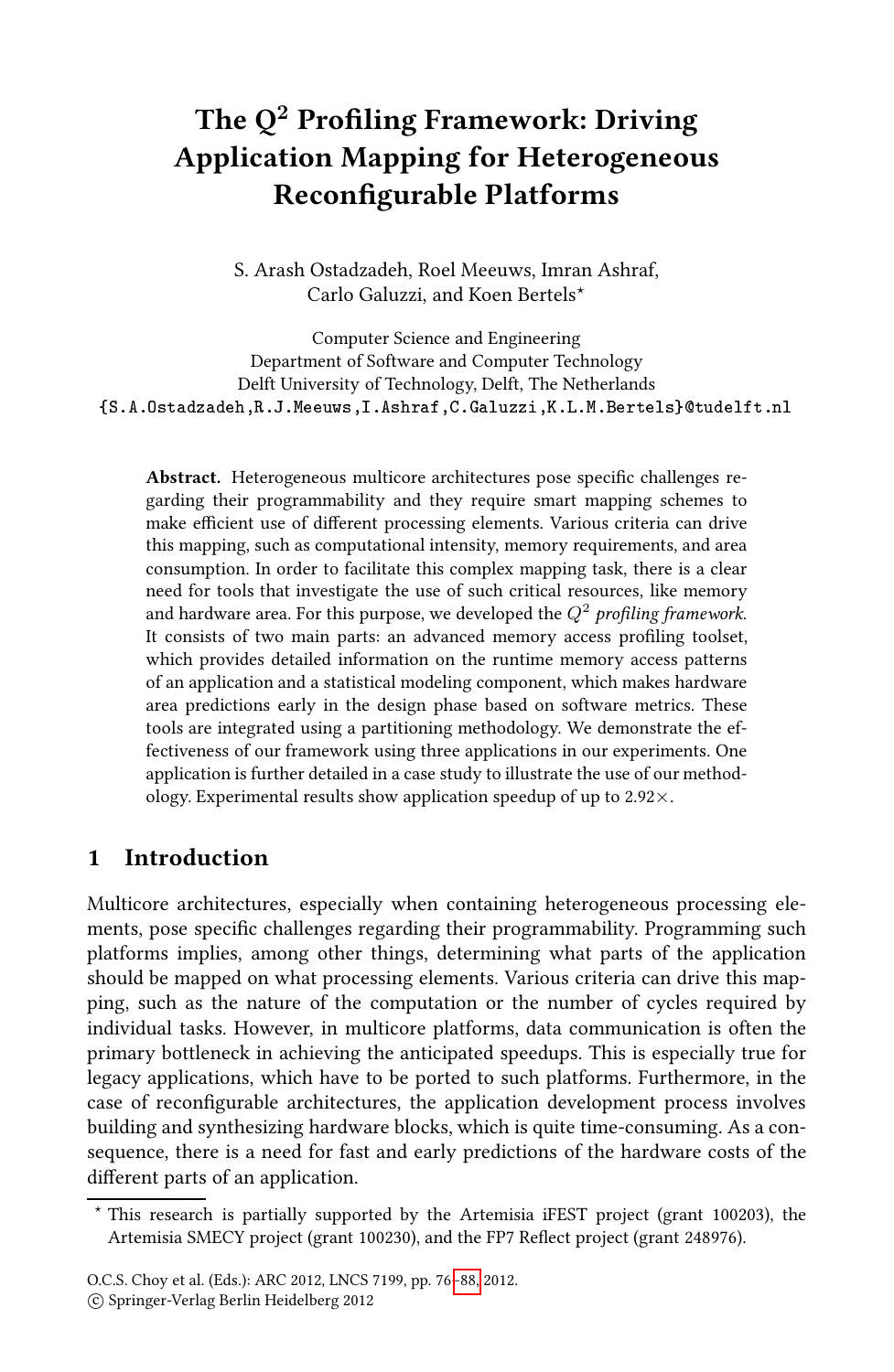Efficient mapping of the application is the main concern of the *Q*<sup>2</sup> *profiling framework*. *Q*<sup>2</sup> is part of a semi-automatic tool platform for integrated HW/SW co-design, targeting heterogeneous computing systems containing reconfigurable components. The profiling framework focuses on the data communication that occurs inside the application a[nd](#page-11-0) [on](#page-11-1) the estimation of reconfigu[rab](#page-12-1)[le](#page-11-2) resource consumption expected for each part of the application. The ultimate goal is to efficiently partition the application into hardware and softw[are.](#page-12-2) The profiling data is utilized to guide developers in reducing the data communication between [th](#page-11-2)e hardware and the software components so as to maximize the potential speedup, while satisfying resource constraints.

HW/SW partitioning has been an active field of research in the last decade. Many appro[ach](#page-11-2)es have been proposed, which address the problem in diverse ways. Generally, the process can be carried out based on various levels of granularity, ranging from fine-grained basic bloc[ks o](#page-12-3)r loops [11,2] to coarse-grained functions [15,8]. Apart from the traditional partitioning methods, different heuristic and evolutionary approaches have also been investigated to address this problem [16].

Our partitioning methodology is similar to the one presented in [8], which supports the partitioning of an application between several processing elements (SW/SW partitioning) at the function-level, as well as HW/SW partitioning utilizing some profiling information. However, in [8], as in most other approaches, partitioning is performed based on the call graph, whereas we utilize the Quantitative Data Usage (QDU) graph [14], annotated with *Quipu* area estimates [13] as the main reference. The data communication between functions in the application is extracted automatically by our advanced profiling toolset. In this way, complex data-flows between functions can be made clear, enabling developers to find better partitions compared to the ones obtained using only the call graph and general execution time profiling data.

As the available area in contemporary FPGAs continues to increase, the size of the code segments that are mapped into the hardware is no longer a restriction. In fact, it is often more efficient to map larger sections of the code into the hardware. Consequently, the utilization of HW/SW partitioning at fine granularities will diminish in future reconfigurable systems, while coarser grained approaches will gain in relevance. As a resul[t, w](#page-11-3)e believe that mapping a rather large function or, in general, a combination of several coupled functions, will not be elusive anymore. To the best of our knowledge, the work presented in this paper is the only approach which proposes such merging of functions based on accurate profiling information. Merging tightly communicating functions not only presents a comprehensive view on the whole task, but also allows developers to perform optimizations, particularly for memory requirements, in a feasible and efficient way. In this paper, we show the need for and the usage of the proposed profiling framework by mapping three real applications onto the Molen reconfigurable architecture [5].

The main contributions of this paper can be summarized as follows:

- the presentation of the  $Q^2$  profiling framework;
- **–** the introduction of a HW/SW partitioning methodology based on detailed dynamic and static profiling data;
- **–** the utilization of dynamic profiling information for reducing the data communication between hardware and software partitions;
- **–** the presentation of experimental results on three well-known applications.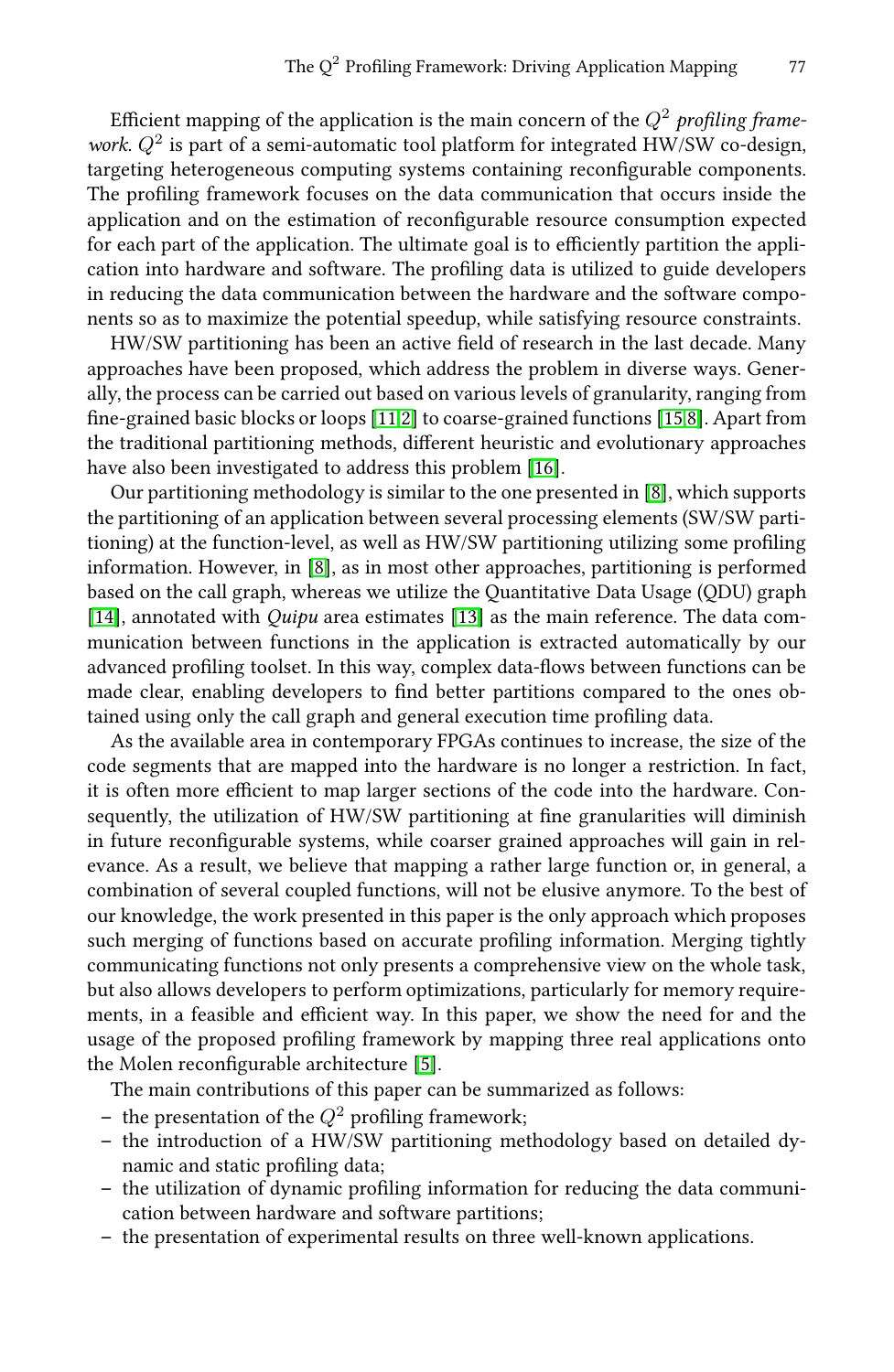The rest of this paper is structured as follows. Section 2 briefly describes the research context of the work presented in this paper. In Section 3, we describe the *Q*<sup>2</sup> profiling framework. Subsequently, a detailed case study of an image processing application is presented in Section 4. After that, the experimental results on two other applications are presented in Section 5. Finally, Section 6 concludes the paper.

## **2 Research Context**

The work presented in this paper, although not restricted to any specific platform, has been developed in the context of the Delft WorkBench (DWB). The DWB addresses the entire design cycle from profiling and partitioning to synthesis and compilation of an application. It focuses on four main steps within the entire heterogeneous system design. The first step is related to application profiling. In the second step, code partitioning is investigated along with possible code segments parallelization. Following the decision to map particular code segments onto the hardware, a *retargetable compiler* generates new object code, which contains calls to reconfigurable hardware blocks for selected segments of the code. Finally, in the last step, *VHDL generation*, the identified code segments are translated into HW blocks.

The Molen polymorphic processor has been used for the experiments in the work presented in this paper. The Molen architecture is based on the co-processor architectural paradigm. It couples a General Purpose Processor (GPP) and a reconfigurable co-processor (RP). The GPP controls the execution and (re)configuration of the RP. An instruction fetched from memory goes to the arbiter, which partially decodes the instruction and issues the instruction to either processors. One of the advantages of the Molen paradigm is that it can be easily ported to various platforms. In our case, we have used the Xilinx *XC5VFX200T* Virtex5 FPGA as a platform. The PowerPC on this FPGA is used as the GPP and the rest of the 30*K* slices is available for (re)configuration. The advancement in technology will lead to FPGAs with even larger sizes. This, in turn, will increase the possibility of mapping larger code segments on hardware.

## **3 Q<sup>2</sup> Profiling Framework**

Fig. 1 depicts the two pillars of the *Q*<sup>2</sup> *profiling framework*. The static profiling part extracts code characteristics from the application source code. These characteristics are used by a linear model to make fast and early predictions of hardware implementation details, such as FPGA area estimates. The dynamic profiling part focuses on extracting [data](#page-12-3) communication information by examining the runtime behavior of the application and, therefore, is not as fast as the static part.

#### **3.1 Quipu Modeling Approach**

With the growing adoption of heterogeneous and reconfigurable computing platforms, it has become important to have efficient prediction models to drive early HW/SW partitioning. Therefore, we incorporate the *Quipu* high level quantitative prediction modeling approach [13] in the *Q*<sup>2</sup> framework. This approach accurately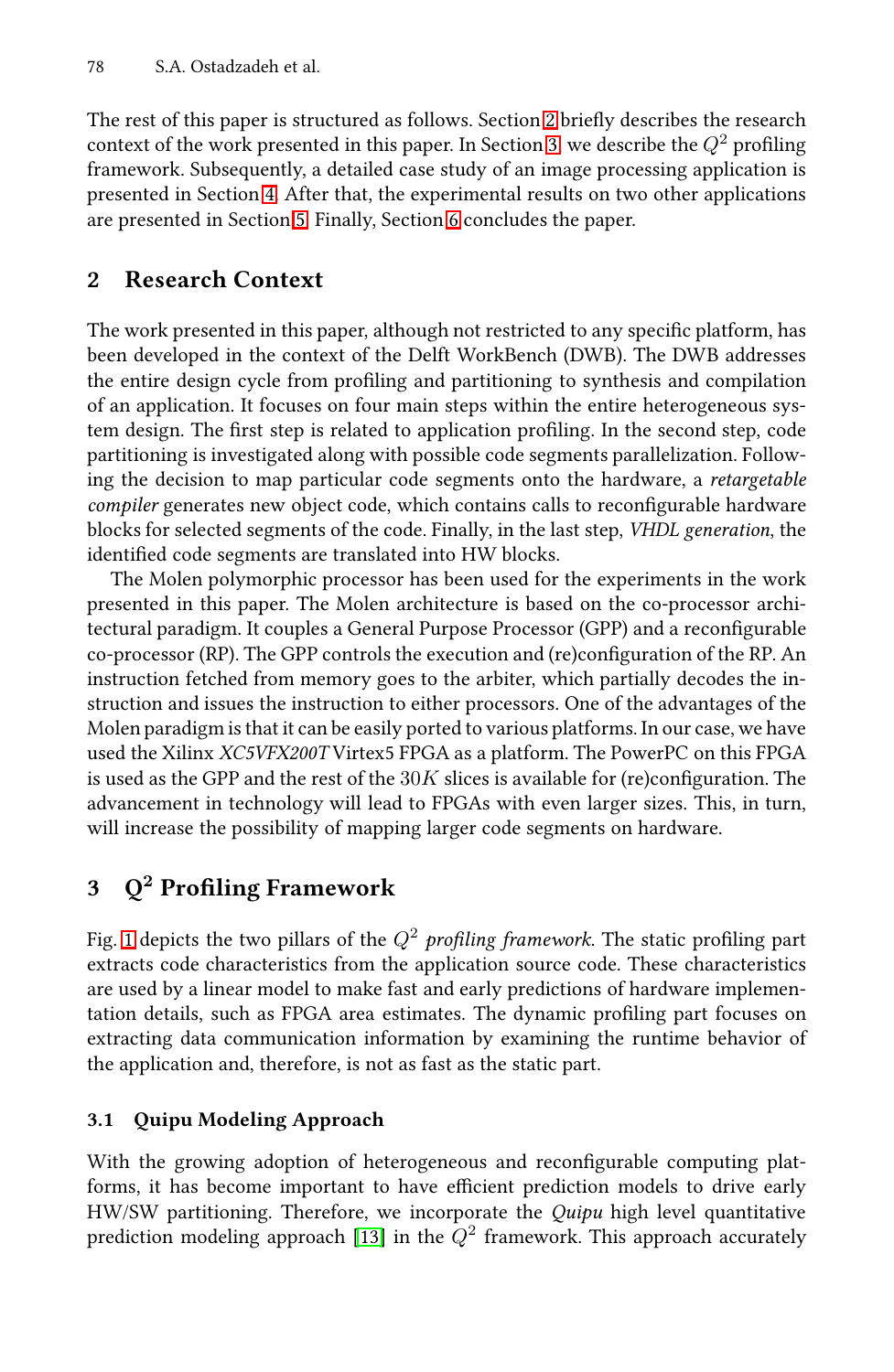

**Fig. 1.** The *Q*<sup>2</sup> Profiling framework within the DWB

models the relation between hardware and source code related software metrics using several statistical techniques. The proposed approach generates models that predict hardware-related indicators for reconfigurable components, such as the number of slices, the number of flip-flops, and the number of wires. It employs automatic model selection, artificial neural networks, (logistic) regression, and data transformations. These models take a high-level language description as input, enabling hardware prediction in the early design stages. In this paper, we focus only on using *Quipu* area estimation models for the combination of the DWARV C-to-VHDL compiler and the Xilinx FPGA toolchain, although different combinations can be considered as well.

The approach is generic and not limited to any particular platform or toolchain by allowing the generated models to be recalibrated for different tools and platforms, contrary to the majority of existing techniques. Furthermore, a major strength of *Quipu* models is their linea[r na](#page-11-4)ture. Although the statistical techniques used to create the models may be very time-consuming, the resulting prediction models require only a few multiplications in addition to parsing the source code. This allows for the integration of *Quipu* models in highly iterative design processes, where new estimates are required many times in a short period of time. Additionally, as *Quipu* models are based on measurements from C code, very early predictions become possible, allowing designers to make important decisions on hardware mapping at an early stage.

In order to characterize the software complexity as it relates to hardware, *Quipu* utilizes Software Complexity Metrics (SCMs) [12]. Currently, we use 92 SCMs as a base for our model. Most of these metrics are counts of different operators, but other metrics, such as the Cyclomatic complexity, the number of definition-use pairs, or more complex data-flow metrics, are also included. *Quipu* consists of a set of tools and a kernel library. In the modeling flow, *Quipu* extracts SCMs and hardware-related indicators from a kernel library. The library contains 235 kernels from a wide variety of application domains, contrary to many existing techniques, which use libraries of tens of kernels at most. This allows us to build models that are generally applicable. It is also possible to build domain-specific models by using, for example, only the 54 cryptography-related kernels out of the 235 kernels considered. An overview of the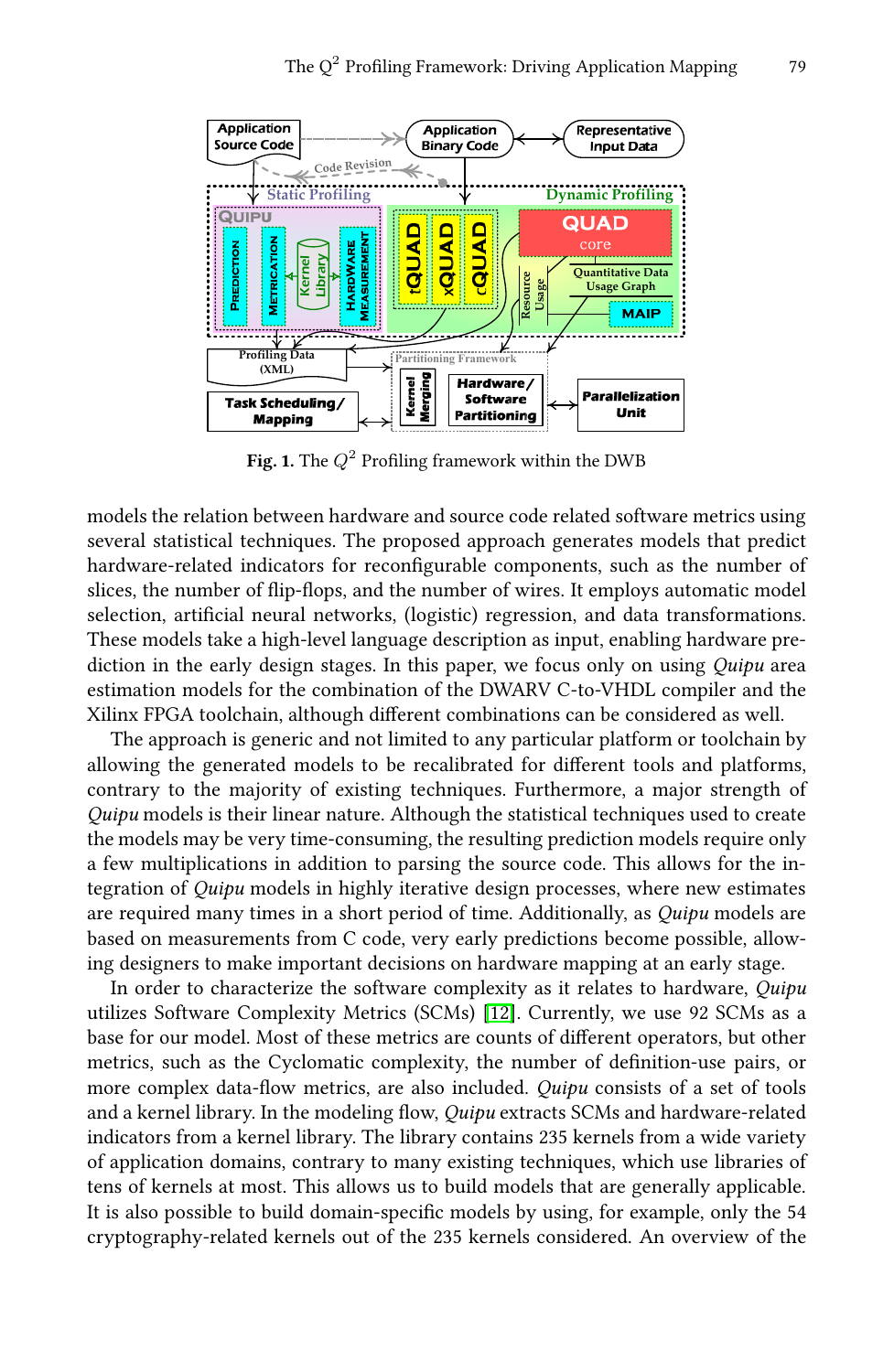| Domain                |     | Kernels Floating Point Bit-based Streaming Control |          |          |          |
|-----------------------|-----|----------------------------------------------------|----------|----------|----------|
| <b>Bioinformatics</b> | 6   | $\theta$                                           |          |          | ×        |
| Compression           | 9   | $\theta$                                           | $\times$ |          | $\times$ |
| Cryptography          | 54  | $\theta$                                           | $\times$ | $\times$ | some     |
| DataProcessing        | 9   | $\theta$                                           |          |          | X        |
| <b>DSP</b>            | 24  | 10                                                 | $\times$ | $\times$ | some     |
| ECC                   | 15  | $\Omega$                                           | $\times$ | $\times$ | ×        |
| Mathematics           | 49  | 21                                                 |          |          |          |
| Multimedia            | 58  | 20                                                 | some     | ×        | $\times$ |
| Physics               | 11  | 11                                                 |          |          |          |
| Total                 | 235 | 62                                                 |          |          |          |

<span id="page-4-0"></span>**Table 1.** Overview of the kernel library, the number of kernels and their main algorithmic characteristics in each application domain

kernels in this library is provided in Table 1. The *Quipu* modeling approach consists of the following tools:

- **The Metrication tool** This tool extracts the software complexity metrics from C kernels in the library or from a different application. The tool is implemented in the CoSy compiler system [7] and, as such, can adopt some of the more high-level optimizations and transformations that are used in the modeled toolchain, such as common subexpression elimination or dead code elimination.
- **The Hardware Measurement tool** This tool processes the log files of the hardware toolchain and parses the netlists, in order to obtain hardware characteristics. These include, for example, the number of slices, the number of wires, and the clock period.
- **The Modeling Scripts [an](#page-11-6)d the Prediction tool** *Quipu* automatically evaluates different statistical modeling techniques and generates an optimized model instance for a particular toolchain. This model can later be used by the *Prediction tool* to make predictions for examined kernels.

#### <span id="page-4-1"></span>**[3.](#page-4-1)2 QUAD Dynamic Memory Profiling Toolset**

Traditionally, a general profiler, such as *gprof* [9], is utilized to identify application hotspots at the function-level in terms of the e[xecu](#page-12-4)tion time. *gprof* provides samplebased execution timing estimates, in addition to an accurate call graph. On the other hand, Maip, its counterpart in our *Q*<sup>2</sup> profiling framework, provides *accurate* measurements for the contribution percentage of individual functions with respect to the whole execution time of an application. Furthermore, MAIP distinguishes between memory access related and computation related operations.

The Quap toolset<sup>1</sup> consists of several tools developed to provide a comprehensive overview of the memory access behavior of an application, as well as, to extract fine-grained detailed memory access related statistics. The OUAD [14] core module

<sup>&</sup>lt;sup>1</sup> The Quan toolset is available at http://sourceforge.net/projects/quadtoolset/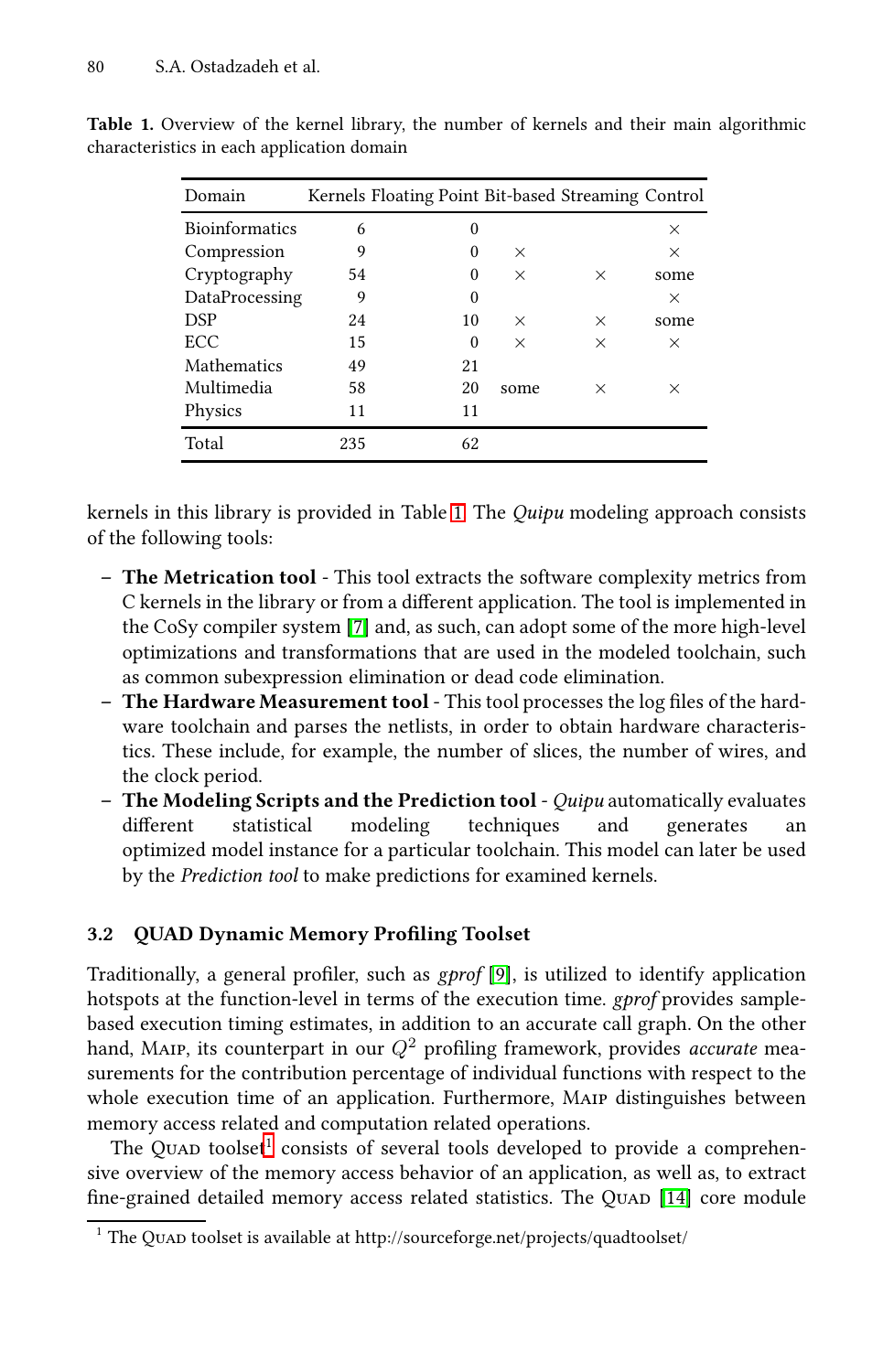primarily detects the *actual* data dependencies at the function-level. QuAD measures data dependency as producer/consumer bindings. More precisely, actual data dependency arises when a function consumes data that was produced earlier by another function. It should be noted that the conventional argument passing by the caller function to the callee does not necessarily imply that the data will be used later by the called function. Furthermore, Quad does not rely on the common approach of data dependency detection based on hierarchies of function calls (conventionally depicted with a call graph), as it merely traces byte transfers between the functions via memory accesses without any connection to the control dependencies of functions. The exact [am](#page-11-7)ount of byte transfers and the number of *Unique Memory Addresses* (Un-MAs) used in the transfer process are also measured. Based on the efficient *Memory Access Tracing* (MAT) module implemented in OUAD, which tracks every single access (read/write) to a memory location, a variety of statistics related to the memory access behavior of an application can be calculated. This includes, for example, the ratio of local to global memory accesses in a particular function call. In addition to the OUAD core module, there are several other tools available in the QUAD toolset. Anyhow, they are not in the focus of this work. All the tools in the dynamic profiling part of  $Q^2$  are implemented utilizing the Pin [3] Dynamic Binary Instrumentation (DBI) platform.

### **3.3 Partitioning Methodology**

The outputs of both profiling parts are used to derive a suitable HW/SW partitioning of the application. For this purpose, we follow these steps:

- **–** *Execution Time Profiling MAIP* determines the computational hotspots.
- <span id="page-5-0"></span>**–** *Hardware Estimation* - All functions in the application are annotated with FPGA hardware area estimates, as predicted by the respective *Quipu* models.
- **–** *Initial Partitioning* With the knowledge of the computational hotspots and the respective area predictions, an initial partitioning is determined. In this respect, as many computation-intensive kernels as possible are moved to the hardware, so as to speed up their execution, while satisfying the area constraints.
- **–** *Data Communication Analysis* The data communication of the kernels in the initial partitioning set is then analyzed using QUAD. Because the set of functions that is analyzed has been reduced, OUAD can run much faster. Additionally, it helps the developer to focus on the main data communication bottlenecks.
- **–** *Final Partitioning* Certain kernels in the initial partitioning can still heavily communicate with other functions in software, implying a heavy communication overhead. Therefore, an additional set of kernels may be moved to hardware, if possible, so as [to](#page-11-8) reduce the amount of data communicated between hardware and software.

## **4 Case Study**

In this section, we present a concise analysis of an image processing application, Canny Edge Detection (*CED*), to illustrate the *Q*<sup>2</sup> *methodology* and the added value of the *Q*<sup>2</sup> *profiling framework*. Canny [6] is a well-known edge detection algorithm,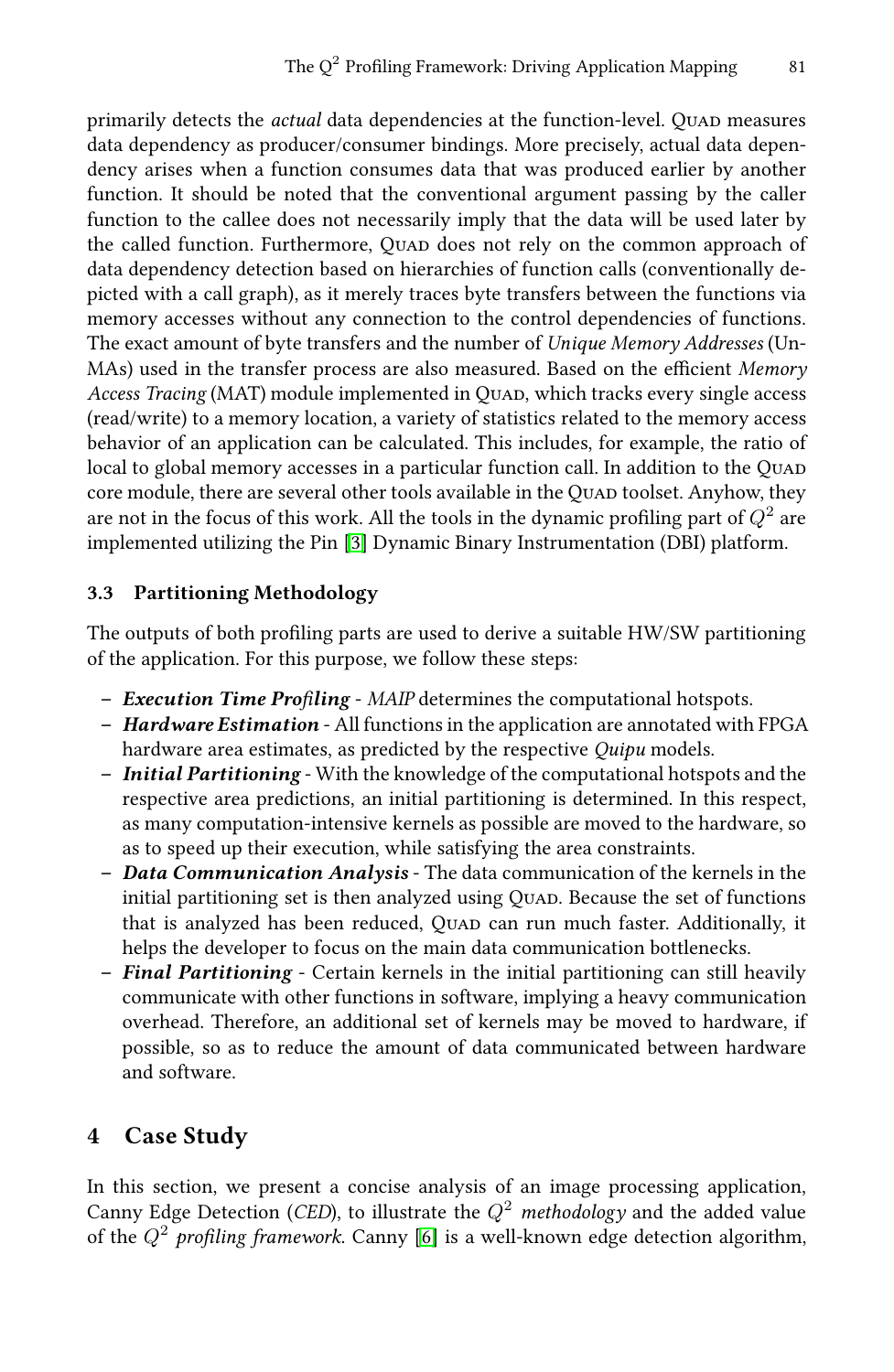which outperforms other edge detection methods. Given an image, the algorithm first eliminates any noise. It then finds the image gradient to highlight regions with high spatial derivatives. The next step is to track along these regions and suppress any pixel that is not at the maximum. The gradient array is further reduced by hysteresis. We have used the implementation provided by the CVL at the University of South Florida [1]. The performed procedure can be clearly divided into the following four main steps: 1) *the use of a Gaussian filter to remove the noise*, 2) *the determination of the edge strength*, 3) *the application of Non-Maximal Suppression*, and 4) *the application of hysteresis*.

We examine the memory access behavior of the application to spot the main flow of the data along the top contributing kernels and further utilize the profiling data in HW/SW partitioning. The profiling data is also used to spot deficiencies related to the application memory usage, resulting in some code optimizations to improve the performance of the application mapped onto the Molen reconfigurable architecture. In this case study, we specifically show the following qualities related to the  $Q^2$ framework:

- **–** the analysis of the data communication between the kernels in the application;
- **–** the prediction of hardware resource utilization for the different kernels;
- **–** the detailed analysis of the application to decide on HW/SW partitioning;
- **–** the introduction of some manual application source code optimizations derived by the inspection of the extracted profiling data;
- **–** the preparation of an executable version of the application that can run on the Molen machine respecting the restrictions previously mentioned.

The *CED* implementation consists of three source files containing 12 functions. For the experiments, we used a sample grayscale *PGM* image with a resolution of 800*×*600 pixels and 8 bpp. The standard deviation of the Gaussian filter was set to 2*.*0. The values of low and high thresholds for hysteresis were both set to 0*.*5.

All experiments were performed on two different platforms. We used the QUAD toolset on an Intel 32-bit Core2 Duo E8500 @3.16 GHz, running Linux kernel v2.6.34. The source code was compiled with *gcc* v4.5.0 using level two optimizations and without function inlining. An embedded PPC 440 @400 MHz is integrated in a Xilinx Virtex5 FX 200T with 2.0 MB BRAM FPGA. The utilized *Quipu* prediction models were generated for the DWARV C-to-VHDL compiler and the Xil[in](#page-7-0)x ISE 13.2 synthesis tools targeting the same Virtex5 FPGA containing a Molen machine implementation. The implementation requires 7283 slices, leaving 23437 slices available for accelerating application kernels. Sim[ula](#page-7-0)tions were performed using *Modelsim 6.5f*.

**Quipu Profiling.** We modified the *CED* application, where necessary, so that the kernels could be mapped to hardware. The modification involves moving dynamic memory allocations and recursive function calls to function stubs, which call the actual kernels. Of course, these changes required new profiling results. In Table 2, the top five kernels with their associated new time contributions are listed. We also performed an investigation of the size of potential hardware designs. The results of the area predictions are also presented in Table 2. The table lists the predicted number of slices, as well as the percentage of that area with respect to the available area in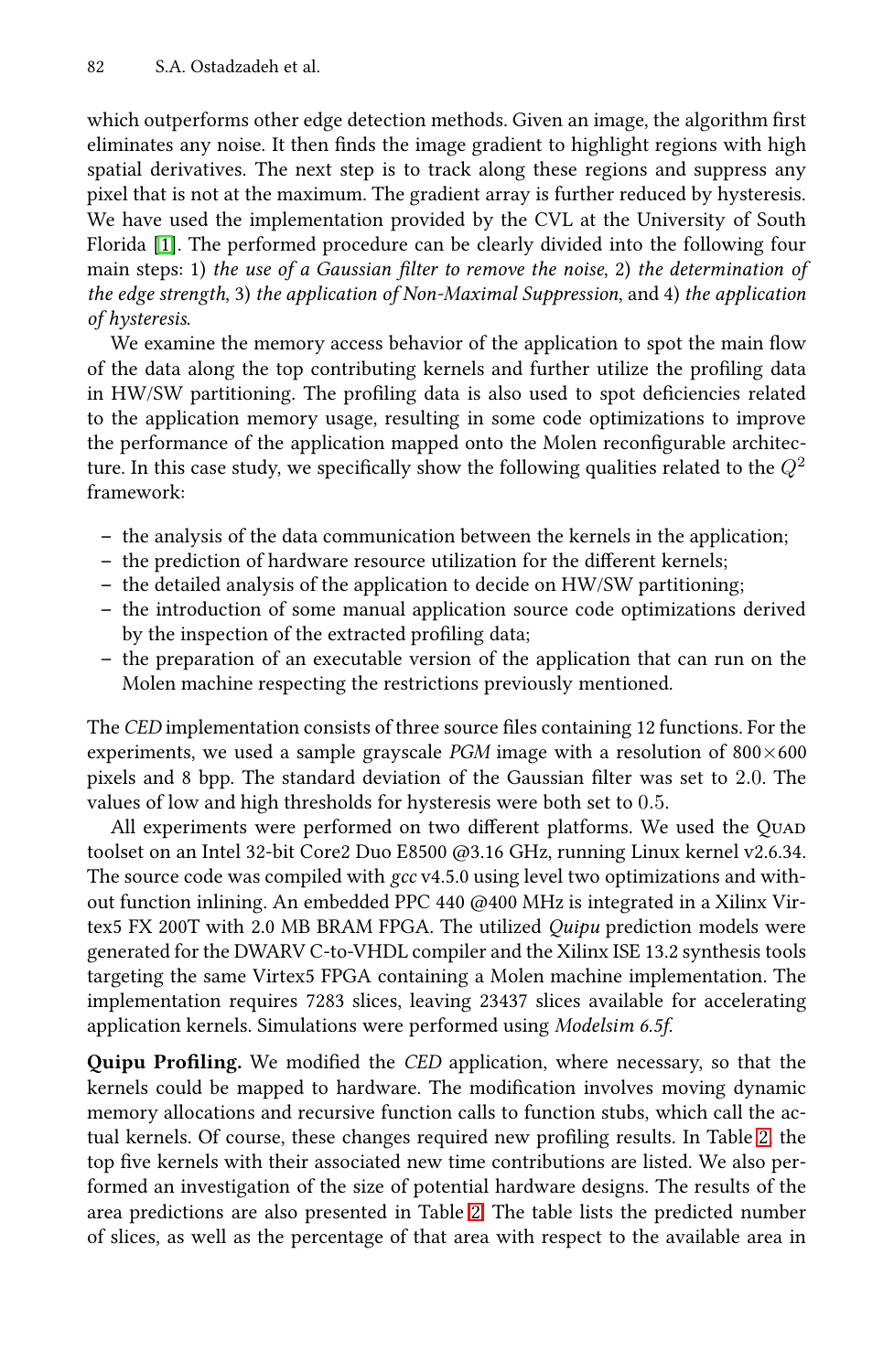| Kernel                                 |      | Area <sup>a</sup> |                  | % Exec. $speedupb$                         |                            |
|----------------------------------------|------|-------------------|------------------|--------------------------------------------|----------------------------|
|                                        |      |                   |                  | Slices % of area <b>time</b> single kernel | cum.                       |
| hw gaussian smooth                     |      |                   | 1951 8.3% 70.59% |                                            | $3.40\times 3.40\times$    |
| hw derrivative x y                     | 510  |                   | $2.2\%$ 2.49%    |                                            | $1.03\times$ 3.71 $\times$ |
| hw magnitude x y                       |      | 1442 6.2%         | 5.14%            |                                            | $1.05\times 4.59\times$    |
| non max supp                           | 2132 | 9.1%              | 14.36%           |                                            | $1.17\times 13.48\times$   |
| hw_apply_hysteresis 765209 3265% 2.68% |      |                   |                  |                                            | $1.03\times 21.10\times$   |

<span id="page-7-0"></span>**Table 2.** The Area predictions and theoretical speedups for the kernels in *CED*

 $^{\emph{a}}$  Area predicted by a  $\emph{Quipu}$  prediction model for the Virtex 5 FX 200T.

 $\sp{b}$  Theoretical application speedup, assuming 0s execution time for each kernel.

the Molen implementation. The kernels in the table are in the order of execution in the *CED* application. Note that the *apply\_hysteresis* kernel is exceedingly resourceintensive, requiring 3265.0% of the target FPGA area. This big requirement can be traced back to a local array of 32K 32-bit integers. The used *Quipu* model was generated for *DWARV*, which generates registers for such local arrays, requiring 1024K flip-flops with additional logic and wiring. When we consider to merge several kernels together, the predictions suggest that the first four kernels will easily fit together on the target FPGA, requiring a total of 19.6% of the FPGA area.

In addition to the area predictions, the theoretical application speedups are also reported in Table 2. These speedups are calculated u[sin](#page-7-0)g Amdahl's law, assuming an unlimited speedup for the kernel(s) in question, as follows:

$$
\lim_{p \to \infty} \frac{p}{1 - f(p - 1)} = \frac{1}{f} = \frac{1}{1 - s},\tag{1}
$$

where *p* is the speedup factor of the accelerated [p](#page-7-0)art, *f* is the percentual contribution of the sequential part, and *s* is the original percentual contribution of the accelerated part. Note that these speedups are not predictions made by *Quipu*. Table 2 lists both the speedup, when one kernel is accelerated, and the cumulative speedup, where each kernel is accelerated together with the previous ones. Observe that, as large parts of the application are accelerated, the contributions of the remaining kernels become more significant. For example, *apply\_hysteresis* has a contribution of 2.68%, but, with much of the application already accelerated, the di[fferen](#page-9-0)ce in theoretical speedup is 56.8%.

As mentioned earlier, merging the first four kernels in Table 2 would yield a hardware block that would fit on the target FPGA. The maximum speedup of the application using that block would be 13.48*×*. Of course, the efficiency of accelerating this block will never be 100% and the actual speedup will be lower.

**QUAD Profiling.** We utilized QUAD to reveal the data communication between different functions of the *CED* application. Due to space limitations, only a part of the resulting Quantitative Data Usage (QDU) graph is depicted in Fig. 2(a). It contains the functions in the critical data path of the application. The graph allows to trace, at runtime, what is happening to the input image. Furthermore, the extracted quantitative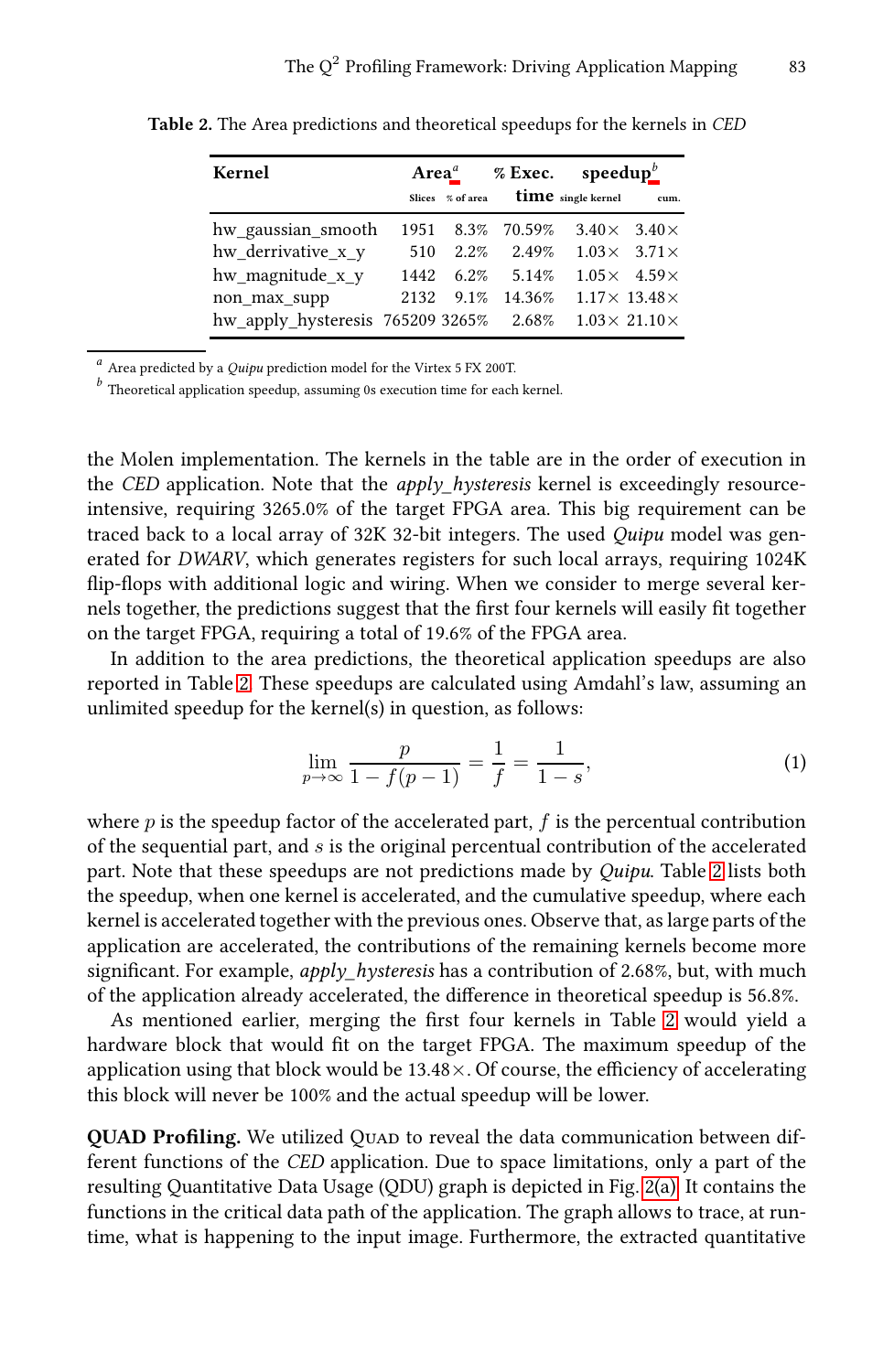values help to understand what are the memory requirements for each function to accomplish its task.

**Data Communication Bottlenecks.** Modifying the *CED* application to comply with the hardware mapping restrictions, in turn, causes some changes in the data communication patterns of the application. As an obvious result, new data communication channels are formed between the introduced function stubs and the corresponding hardware-compliant kernels. However, this characteristic will not reinforce the data communication problem, as the connections between the stubs and their corresponding kernels are limited to providing the starting address of allocated memory blocks and some related basic data elements. There is only one exception in the case of *apply\_hysteresis*, whose body can not be moved entirely to hardware, due to the invocation of a recursive function, *follow\_edges*. Therefore, a considerable amount of data transfer is established between the extracted *hw\_apply\_hysteresis* and the corresponding function stub, *apply\_hysteresis* (850kb using 425k UnMAs). The newly formed communication channel may be considered as a source of potential memory bottleneck and needs proper handling. Primarily, *apply\_hysteresis* is dependent on the data that is provided by the *nms* and *magnitude* arrays. The data-flow originating from *magnitude\_x\_y* is now divided into separate flows for *apply\_hysteresis* and *hw\_apply\_hysteresis*. From the total amount of 225k memory accesses, approximately 70% is accounted for *hw\_apply\_hysteresis* and the rest for *apply\_hysteresis*. Nevertheless, both functions strictly access a whole part of the *magnitude* array. In essence, *magnitude* should be made available for both functions as a whole, regardless of the number of accesses carried out on the data residing in the array.

Not every heavy data communication yields a potential memory bottleneck. A more detailed investigation is required to pinpoint problems related to memory accesses. Special attention has to be given to the size of the accessed memory blocks, the locality, the reusability and, most significantly, to the placement of the data (on- /off-chip data allocation), where applicable. For our experiments, there was no offchip data allocation due to the Molen restrictions. However, this property must be considered in the general case. A review of the critical data path reveals several potential problematic memory access bottlenecks, which limit the performance of the application. Loading the image from an external source is the first obstacle.

Beginning with *hw\_derrivative\_x\_y*, there is a series of data communication via different memory blocks, which is responsible for the main performance bottleneck of the application. In each (sub)phase, one or more memory blocks are used as input to produce an output block. The data movement is performed through *hw\_magnitude\_x\_y*, *non\_max\_supp*, *hw\_apply\_hysteresis*, *apply\_hysteresis*, and *follow\_edges*. Optimizing the *CED* application should be centered around the block processing. This, in a subsequent analysis, requires thorough examination of the exact life span of each block, the data dependencies between them, and the possible merging/reusing of the relevant data.

**Optimization.** After a careful analysis of the results, we observed that all hardwarecompliant kernels up to *hw\_apply\_hysteresis* fit together on the reconfigurable fabric. Furthermore, together, they would exhibit a significant potential speedup of 13.46*×*.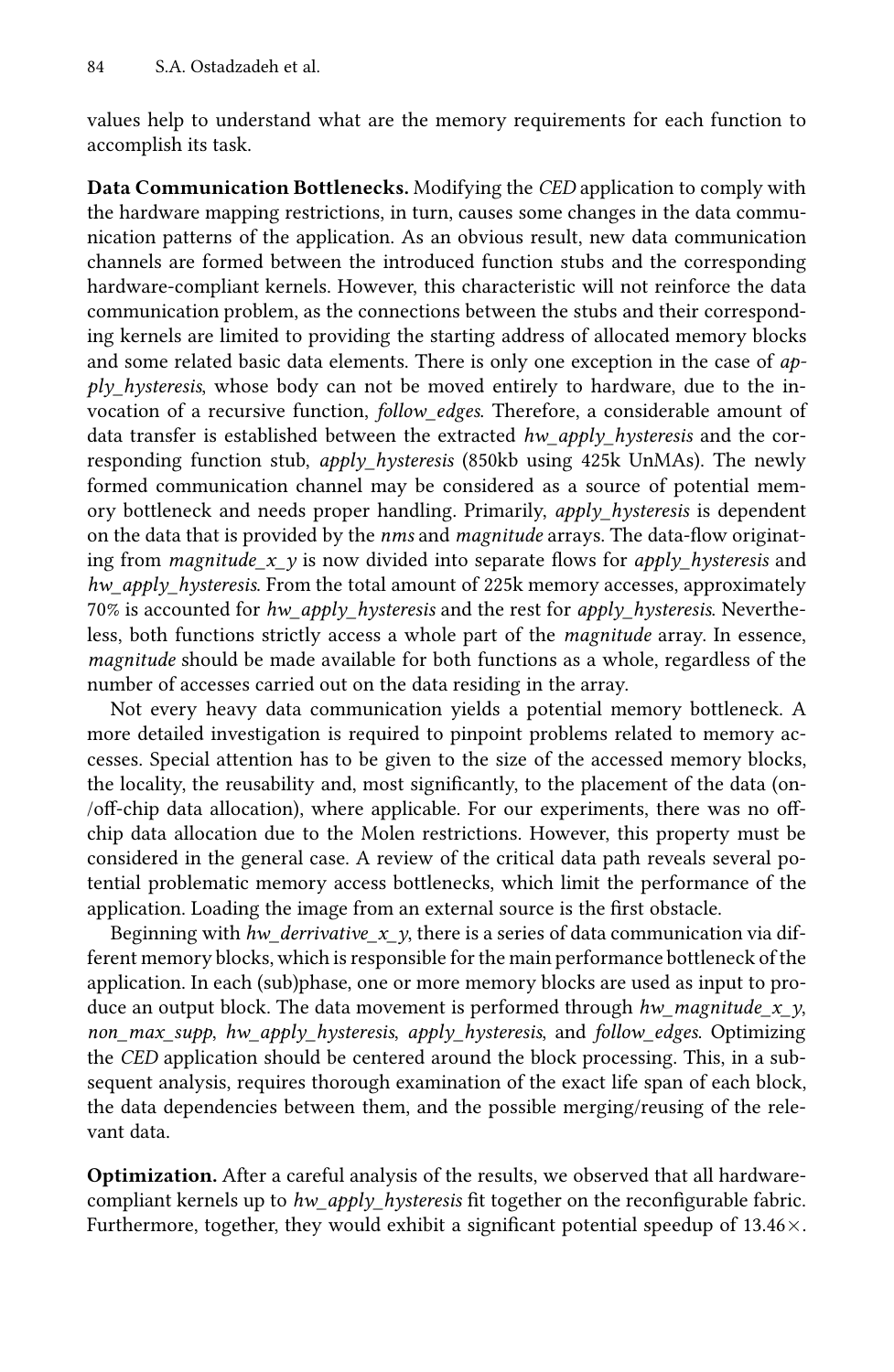<span id="page-9-1"></span><span id="page-9-0"></span>

(a) The Partial QDU graph for the hardware (c) Partial QDU graph for the hardware version version of *CED* of *CED* after merging

**Fig. 2.** Merging identified kernels. (a) QDU before merging, (b) Area predictions and speedups, (c) QDU after merging[.](#page-9-1)

Finally, the bulk of the communication occurred in this group of functions. In the following, we continue our evaluation by merging these kernels, providing additional profiling results, and implementing certain optimizations that the results suggest.

The initial merging process consisted of the concatenation of the subsequent function calls. In the case of *CED*, this process was trivial. However, in case the to-bemerged functions have no direct connections in the call graph, the process may become more complex. In the table in Fig. 2(b), we observe that, prior to the merging, the predicted area consumption was 7711 slices with a theoretical speedup of 13.48*×*. After the merging, the potential speedup remains the same, but the predicted area decreases to 5874 slices. The reason for this behavior is very likely the increased reuse of calculations and variables. The used *Quipu* model was generated for the *DWARV* compiler and Xilinx ISE synthesizer, which use common compiler front-end optimizations and resource sharing, which can significantly reduce the required area.

Now that we have a merged kernel, the QUAD results also change accordingly. In Fig. 2(c), we see that most of the memory [loca](#page-9-1)tions and accesses are now internal to the merged *hw\_gaussian\_nms* kernel. When we carefully investigate these new results, we see that the number of UnMAs is roughly 12 times as large as our input image  $(800\times600\times12\times1$  byte = 5760000 bytes). As subsequent phases of *CED* use different temporary data objects, we analyzed how the corresponding memory blocks might be reused. By determining the live ranges of different memory regions, we observed that the maximum amount of memory needed at the same time is 7 times the size of one image block. Therefore, we optimized the merged kernel to reuse memory blocks when they are no longer needed. The table in Fig. 2(b) indicates that this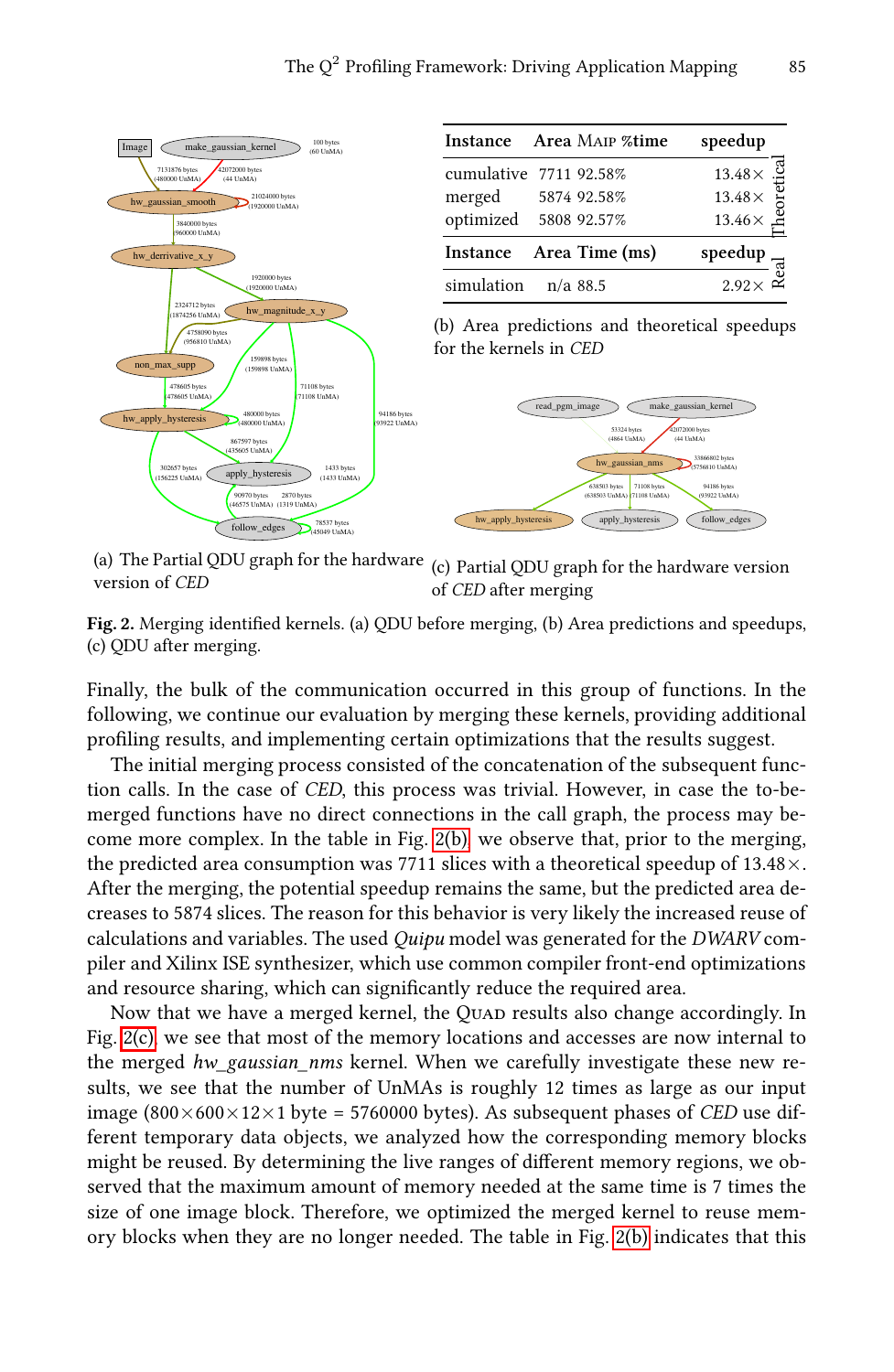optimization does not influence the potential speedup, but the required amount of memory is reduced significantly. Furthermore, the required area remains effectively the same at 5808 slices.

In order to evaluate the proposed adjustments, VHDL code was generated for the merged *hw\_gaussian\_nms* kernel and simulated for the target platform using *Modelsim 6.5f*. Using exactly the same kernel input data as the one used on the PPC, the simulation took 177 million cycles. The synthesis of the kernel suggested a maximum clock speed of 235 MHz. Assuming a conservative 200 MHz results in an execution time of 88.5 [ms](#page-11-9). On the PPC, the execution took 292 ms, accounting for a kernel speedup of 3.44*×* and an application speedup of 2.92*×*. Because of the merging we performed, the kernel speedup has a big impact on the application speedup, as the merged [ker](#page-5-0)nel repr[esen](#page-11-10)ts most of the computational work.

### **5 Experimental Results**

<span id="page-10-0"></span>Table 3 provides a summary of the results for three well-known applications. The first application is the *MELP vocoder* [4], used mainly for secure voice in radio devices. *MELP* uses extensive look-up tables and models of the human voice to extract and regenerate speech and, as such, it is a computation intensive application. *CED* has been discussed in detail in Section 4. *N-Body* [10] is a widely used technique to investigate the evoluti[on](#page-10-0) of particles in various fields of science, such as physics or astronomy. The *N-Body* simulation proceeds over time steps, each time computing the net force on every body and thereby updating its position and other attributes. The system is then updated by moving each body to its new position. The simulation is performance hungry, because of the large number of particles involved in such application.

Table 3 shows that four kernels for each application have been selected in the final partitioning as potential candidates to be mapped onto the hardware. For each application, the total execution time of the merged kernel containing the selected candidates is reported in Table 3. In case of *MELP*, *Quipu* predictions have an error of 8%, whereas in case of *N-Body* this error is about 30%. According to OUAD, data communication between the HW and SW parts is reduced considerably as a result of the selected partitioning. The data reduction is measured by comparing two scenarios

| $\bf{App.}^{\alpha}$ | Number of kernels |                | Exec.<br>time $^b$ | Area (slices) |      | Comm.<br>$\mathbf{Red}.^c$ |       | Speedup               |              |
|----------------------|-------------------|----------------|--------------------|---------------|------|----------------------------|-------|-----------------------|--------------|
|                      | Tot.              | Map.           |                    | Pred.         |      | Act. $Err(x)$              |       | Theor.                | Act.         |
| MELP                 | 59                | $\overline{4}$ | 51.8%              | 6534          | 6043 | 8.1%                       | 57.1% | $1.80\times$          | $1.30\times$ |
| Canny                | 12                | $\overline{4}$ | 92.6%              | 5381          | 7307 | 26.4%                      | 22.7% | $13.48\times$         | $2.92\times$ |
| N-Body               | 10                | 4              | 99.7%              | 11730         | 8209 | 30.0%                      |       | 42.9% 136.99 $\times$ | n/a          |

**Table 3.** Summary of the  $Q^2$  profiling results and the partitioning based on those results

*<sup>a</sup>* Application(App.), Execution(Exec.), Total(Tot.), Mapped(Map.), Predicted(Pred.), Actual(Act.), Error(Err.)

*b* Percentage contribution reported by the MAIP profiler for all the mapped kernels together.

 $c$  The communication reduction as reported by QUAD.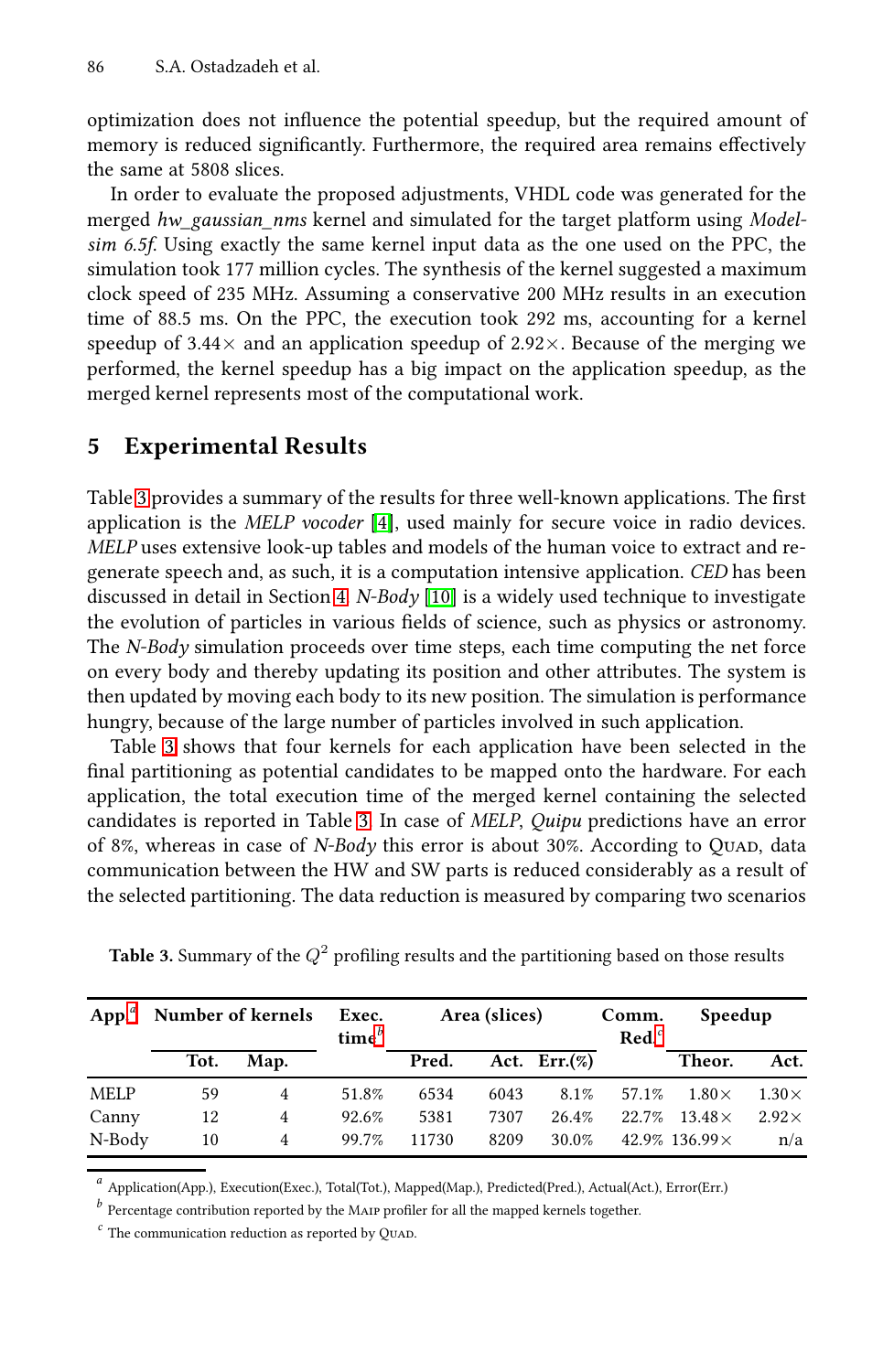where, in one, only the top contributing kernel is mapped to the hardware and, in the other, the merged kernel is mapped to the hardware. The overall theoretical speedup for *MELP* is 1.8*×*, although the actual speedup is 1.3*×*. For *CED*, the actual speedup is 2.92*×*. The actual speedup could not be reported for *N-Body* because the simulation scripts of our framework do not support the automatic generation of test benches for multidimensional arrays.

### <span id="page-11-1"></span>**6 Conclusions**

<span id="page-11-9"></span><span id="page-11-8"></span><span id="page-11-7"></span><span id="page-11-3"></span>Efficient application partitioning for heterogeneous architectures is a difficult task. There are multiple factors to take into account, such as application speedup, area constraints, and memory bottlenecks. In this paper, we introduced the *Q*<sup>2</sup> *profiling framework* that addresses this problem by providing a detailed insight into the mentioned aspects at early design stages. We have demonstrated how this profiling data [can drive partitioning using three different ap](http://marathon.csee.usf.edu/edge/edge_detection.html)plications, exhibiting speedups of up to 2.92*×*. In the future, we plan to investigate speedup estimation and power issues, as well as, to examine additional applications for mapping onto our target platform.

## <span id="page-11-6"></span><span id="page-11-5"></span><span id="page-11-2"></span>**References**

- <span id="page-11-10"></span>1. Canny Edge Detector, Image Analysis Research Lab., USF,
- http://marathon.csee.usf.edu/edge/edge\_detection.html
- <span id="page-11-0"></span>2. Baleani, M., et al.: HW/SW partitioning and code generation of embedded control applications on a reconfigurable architecture platform. In: CODES 2002, pp. 151–156 (2002)
- 3. Luk, C., et al.: Pin[:](http://www.ace.nl/) [building](http://www.ace.nl/) [customized](http://www.ace.nl/) [pr](http://www.ace.nl/)ogram analysis tools with dynamic instrumentation. In: PLDI 2005, pp. 190–200 (2005)
- <span id="page-11-4"></span>4. Supplee, L.M., et al.: MELP: the new federal standard at 2400 bps. In: IEEE International Conference on Acoustics Speech and Signal Processing, pp. 1591–1594 (1997)
- 5. Vassiliadis, S., et al.: The Molen polymorphic processor. IEEE Transactions on Computers 53(11), 1363–1375 (2004)
- 6. Canny, J.: A computational approach to edge detection. IEEE Trans. Pattern Anal. Mach. Intell. 8, 679–698 (1986)
- 7. Experts, A.A.C.: Cosy: Compiler system, http://www.ace.nl/
- 8. Gohringer, D., et al.: A design methodology for application partitioning and architecture development of reconfigurable multiprocessor systems-on-chip. In: FCCM 2010, pp. 259– 262 (2010)
- 9. Graham, S.L., Kessler, P.B., Mckusick, M.K.: Gprof: A call graph execution profiler. SIGPLAN Not. 17(6), 120–126 (1982)
- 10. Hut, P., Makino, J., McMillan, S.: Building a better leapfrog. The Astrophysical Journal 443(2), L93–L96 (1995)
- 11. Li, Y., Callahan, T., Darnell, E., Harr, R., Kurkure, U., Stockwood, J.: Hardwaresoftware co-design of embedded reconfigurable architectures. In: DAC 2000, pp. 507–512 (2000)
- 12. Meeuws, R.J.: A Quantitative Model for Hardware/Software Partitioning. Master's thesis, Delft University of Technology, Delft, Netherlands (2007)